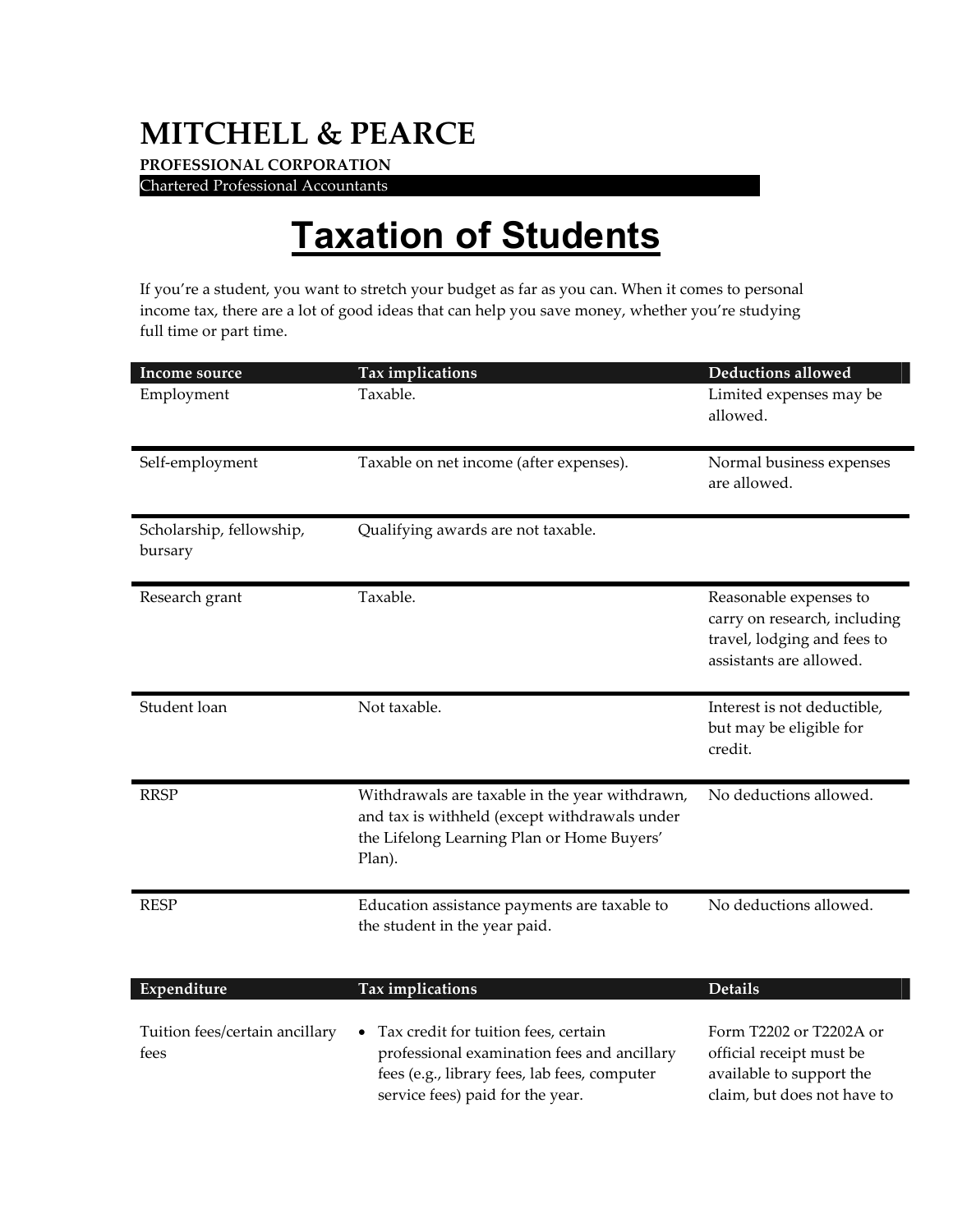|                                            | General federal education amount of<br>\$400/month for each full or part month in<br>full-time attendance; education amount of<br>\$120/month for part-time students.<br>Provincial tax credits vary depending on the<br>province.<br>Unused tuition, education and textbook<br>amounts (see below) transferable to a<br>supporting spouse, parent or grandparent up<br>to a maximum of \$5,000 (federal) per person.<br>Tuition, education and textbook credits that<br>cannot be used in the current year, and not<br>transferred, can be carried forward and<br>claimed by the student in a later year.<br>If an employer paid the student's tuition, fees<br>are not creditable to the student unless<br>they're included in the student's income. | Student must complete<br>designation on the back of<br>Form T2202 or T2202A to<br>transfer unused amounts to<br>a supporting person. |
|--------------------------------------------|--------------------------------------------------------------------------------------------------------------------------------------------------------------------------------------------------------------------------------------------------------------------------------------------------------------------------------------------------------------------------------------------------------------------------------------------------------------------------------------------------------------------------------------------------------------------------------------------------------------------------------------------------------------------------------------------------------------------------------------------------------|--------------------------------------------------------------------------------------------------------------------------------------|
| Books, student fees, parking,<br>equipment | Neither deductible nor included in tuition fees.<br>General federal textbook tax credit, based on<br>\$65/month for full-time education and<br>\$20/month for part-time education, can be<br>claimed by students eligible for the education<br>tax credit.                                                                                                                                                                                                                                                                                                                                                                                                                                                                                             | Form T2202 or T2202A<br>must be available to<br>support the textbook and<br>education credit.                                        |
| Transit passes                             | Tax credit available for cost of eligible passes<br>(monthly or longer duration).<br>If the student is under 19, the unclaimed<br>amount may be claimed by a parent.                                                                                                                                                                                                                                                                                                                                                                                                                                                                                                                                                                                   | Transit pass receipts/stubs<br>should be retained.                                                                                   |
| Interest on student loans                  | Tax credit for interest paid on student loans in<br>the current year or five preceding years.                                                                                                                                                                                                                                                                                                                                                                                                                                                                                                                                                                                                                                                          | Official CRA slip<br>summarizes interest paid<br>for the current taxation<br>year.                                                   |
| Donations                                  | 15% federal tax credit on the first \$200 of<br>donations (29% thereafter).<br>Unused credits can carry forward up to five<br>years.                                                                                                                                                                                                                                                                                                                                                                                                                                                                                                                                                                                                                   | Must attach all official<br>donation receipts to the tax<br>return.                                                                  |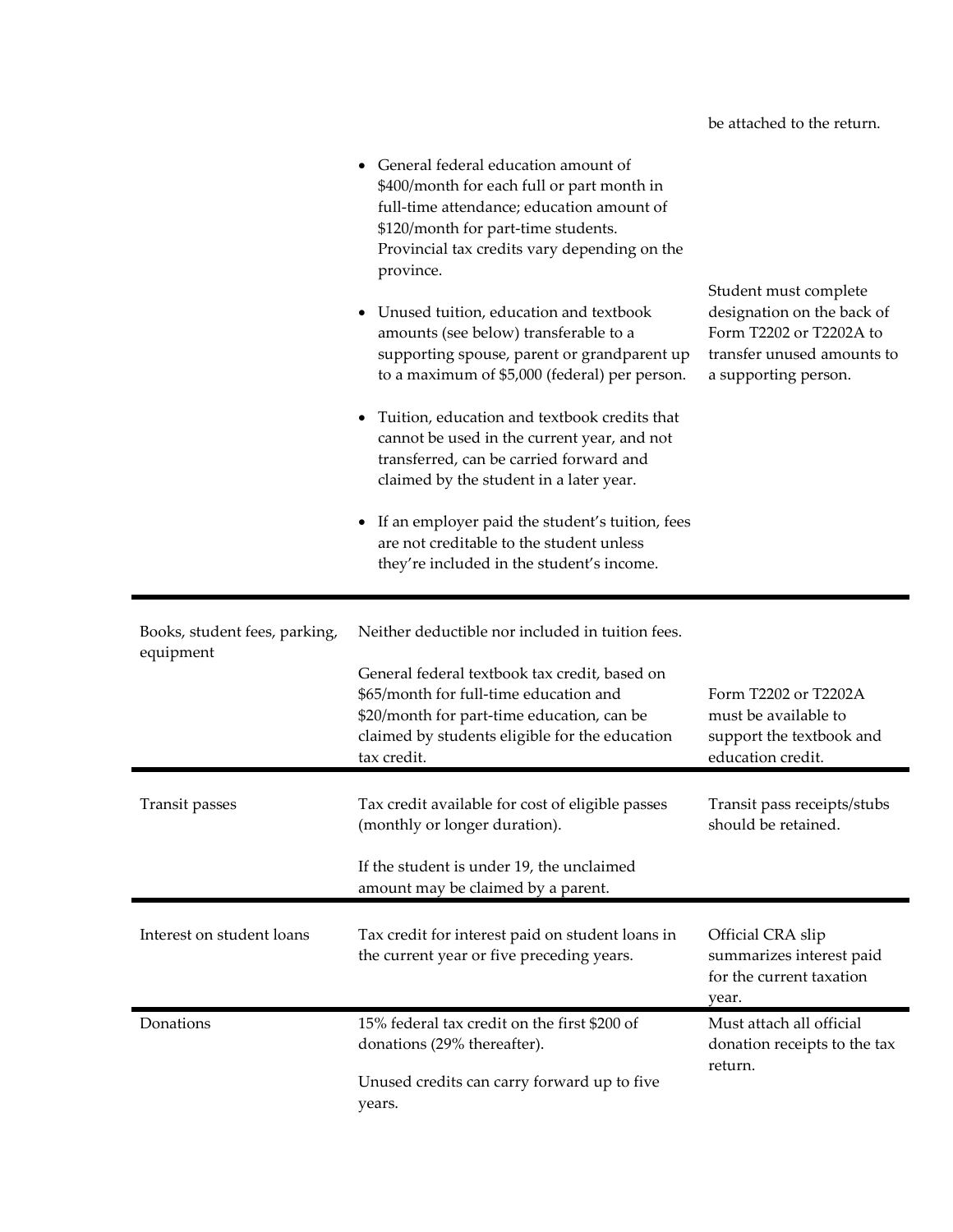| Expenditure                                                    | <b>Tax Implications</b>                                                                                                                                                                                                                                                                                                                                                                                                                                            | <b>Details</b>                                                                                                                                                                                                                                                                                                                                                  |
|----------------------------------------------------------------|--------------------------------------------------------------------------------------------------------------------------------------------------------------------------------------------------------------------------------------------------------------------------------------------------------------------------------------------------------------------------------------------------------------------------------------------------------------------|-----------------------------------------------------------------------------------------------------------------------------------------------------------------------------------------------------------------------------------------------------------------------------------------------------------------------------------------------------------------|
| Rent and accommodation                                         | Ontario provides refundable property tax<br>credits on rent/property taxes paid in the year if<br>resident in the province on 31 December.                                                                                                                                                                                                                                                                                                                         | Cancelled cheques or<br>receipts don't have to be<br>filed, but have to be kept<br>available to prove<br>payments made in the year.                                                                                                                                                                                                                             |
| Moving expenses to attend<br>university or start<br>employment | Deductible against employment, self-<br>employment, taxable scholarship or net research<br>grant income from new location if the move is<br>at least 40 km. Student can claim for each move.<br>Move can be within Canada unless student<br>retains Canadian residence while outside<br>Canada.<br>Expenses cannot exceed income from new<br>location.<br>Carry forward excess moving expenses to<br>following year to deduct against income from<br>new location. | Must submit all receipts if<br>asked by the CRA.<br>Eligible expenses include<br>direct expenses (e.g., travel<br>expenses including gas,<br>meals and lodging, lease<br>cancellation charges and<br>costs on sale/purchase of<br>home).                                                                                                                        |
| Child care (for children<br>under 17)                          | If a single parent or both parents are in full-time<br>attendance at an educational institution,<br>expenses are deductible against income.<br>If one spouse in a two-parent family is a full-<br>time student and the other spouse works, child-<br>care expenses are deductible by the working<br>spouse.<br>If one spouse in a two-parent family is a part-                                                                                                     | Maximum weekly claim of<br>\$175 for each child under<br>age seven, and \$100 for<br>each child aged 7-16, for<br>each week the spouse was a<br>full-time student).<br>Maximum claim of \$7,000<br>for each child under seven<br>and \$4,000 for each child<br>aged 7-16.<br>Maximum monthly claim<br>of \$175 for each child under<br>age seven, and \$100 for |
|                                                                | time student and the other spouse works, child-<br>care expenses are deductible by the working<br>spouse.                                                                                                                                                                                                                                                                                                                                                          | each child aged 7-16.<br>Maximum claim of \$7,000<br>for each child under seven<br>and \$4,000 for each child<br>aged 7-16.                                                                                                                                                                                                                                     |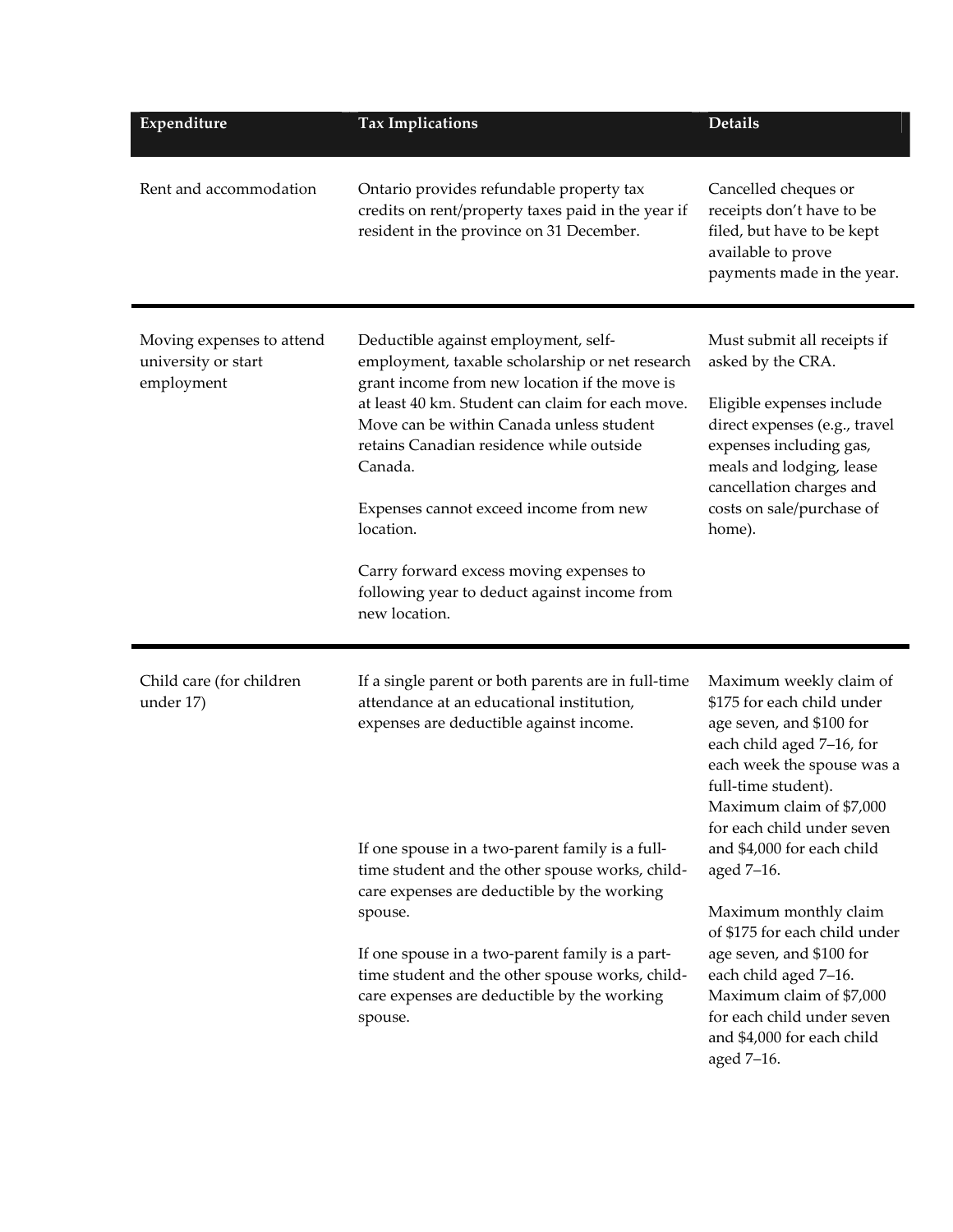| Planning opportunity                 | <b>Strategy</b>                                                                                                                                                                                                                                                                                             | Result                                                                                                                                                                                                                              |
|--------------------------------------|-------------------------------------------------------------------------------------------------------------------------------------------------------------------------------------------------------------------------------------------------------------------------------------------------------------|-------------------------------------------------------------------------------------------------------------------------------------------------------------------------------------------------------------------------------------|
| Withholding tax                      | In years when you expect your personal credits<br>(e.g. basic, tuition) to offset personal tax on your<br>earned income, complete form TD1 so your<br>employer will not withhold tax. This may be<br>advisable in taxation years when you are in<br>school for eight months and working for four<br>months. | As you will not have to<br>wait until April 30 of the<br>following year to obtain a<br>tax refund, you will<br>improve your cash flow.                                                                                              |
| <b>RRSPs</b>                         | For working students, maximize annual<br>contributions. The maximum annual<br>contribution limit is 18% of your prior years'<br>earned income, with indefinite carryforward of<br>unused contribution room.                                                                                                 | Investment income earned<br>in an RRSP is tax sheltered<br>until withdrawn.<br>Contributing when you're<br>young maximizes tax-free<br>compounding.                                                                                 |
|                                      | If you contribute in low-income years claim a<br>deduction in a high-income year to reduce your<br>taxes at the higher rate.                                                                                                                                                                                | The benfits of tax sheltering<br>begin immediately and the<br>tax benefit fo the deduction<br>is at a higher rate.                                                                                                                  |
|                                      | Consider contributing for a year when you're<br>employed for eight months, and withdraw in a<br>year when you're in school for eight months.<br>Withdraw amounts of less then \$5,000 to keep<br>withholding taxes to a minimum.                                                                            | Little or no income tax is<br>payable when funds are<br>withdrawn in a low-income<br>year.                                                                                                                                          |
|                                      | Even when you make no RRSP contribution, file<br>a tax return if you have earned income.<br>Consider withdrawing funds from your RRSP<br>under the Lifelong Learning Plan to fund your<br>education.                                                                                                        | Establishes contribution<br>room (the CRA tracks RRSP)<br>information from filed tax<br>returns.)<br>RRSP withdrawals under<br>the Lifelong Learning Plan<br>are not taxable, but must be<br>returned to the RRSP over<br>10 years. |
| Tax-free savings accounts<br>(TFSAs) | For students 18 or older, maximize annual<br>contributions. The maximum annual<br>contribution is currently \$5,500, with indefinite<br>carryforward of unused TFSA contribution<br>room.                                                                                                                   | Investment income earned<br>in a TFSA is completely tax<br>free. Withdrawals can be<br>made at any time and used<br>for any purpose.                                                                                                |